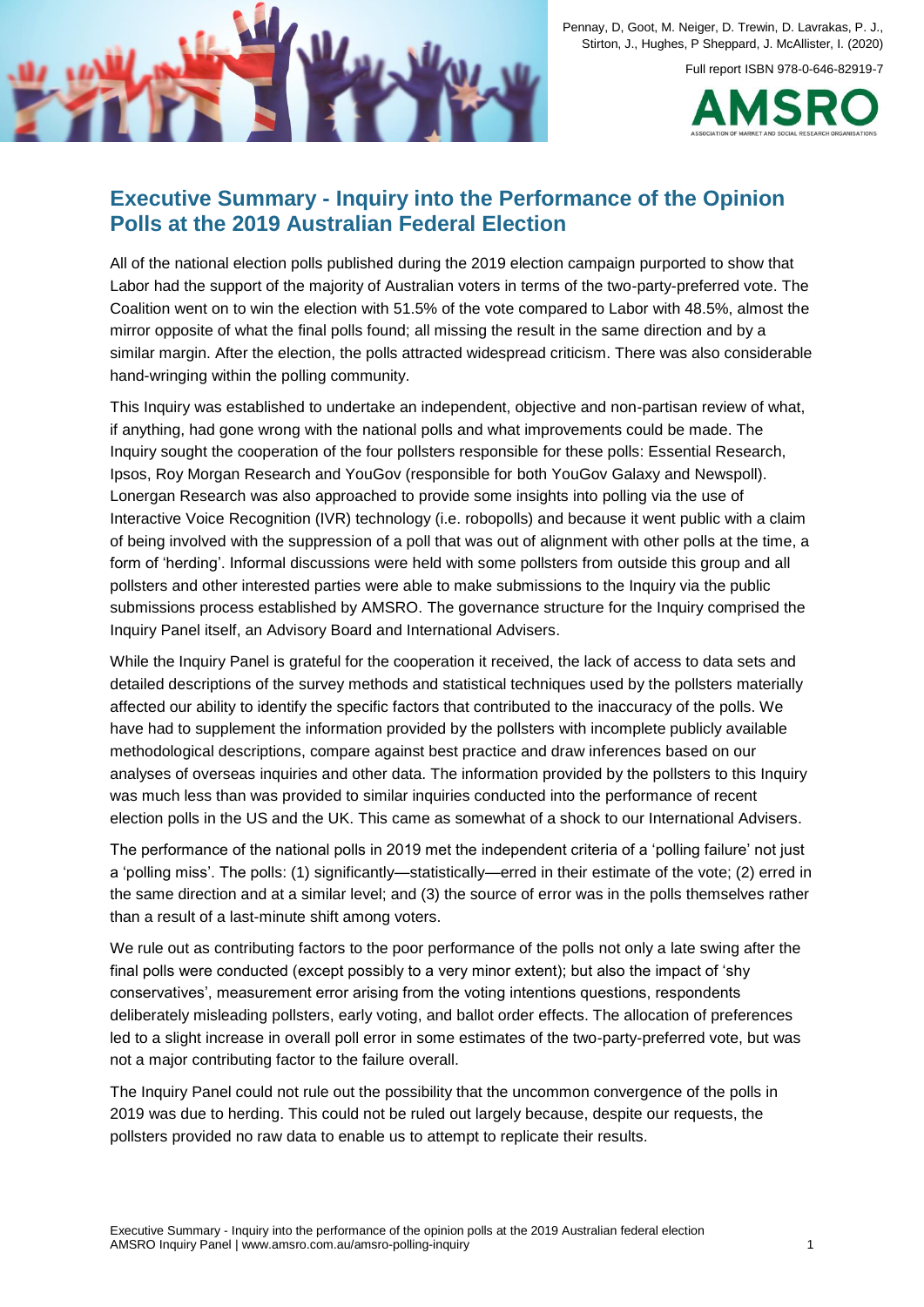Our conclusion is that the most likely reason why the polls underestimated the first preference vote for the LNP and overestimated it for Labor was because the samples were **unrepresentative and inadequately adjusted**.

- The polls were likely to have been skewed towards the more politically engaged and better educated voters with this bias not corrected.
- As a result, the polls over-represented Labor voters.

Such a skew has been evident in recent election cycles, with 17 of the 25 final poll results since 2010 (68%) overestimating 2PP support for Labor.

This finding stands independent of methodology because even though the methods used by the pollsters differ they share a common difficulty in struggling to establish contact with and gain the cooperation of a representative sample of voters. This conclusion is broadly similar to that reached by the reviews into the performance of the 2015 UK polls and the 2016 US polls.

The Inquiry Panel also found some evidence that the reporting of the polls failed to consistently meet the basic disclosure guidelines for editors and journalists set out by the Australian Press Council. The view of the Inquiry Panel is that the various reporting and disclosure standards as they apply to the publicly released election polls in Australia are in need of consolidation and clarification. This would best be achieved by putting in place a new code and new governance structure. We concur with the conclusion reached by Mansillo and Jackman (2020, p. 145) in their review of the 2019 polls, that 'the quality of political discussion, the salience and content of the nation's policy agenda—indeed, the health of Australian democracy—would gain from a commitment to … transparency around the polling of Australian public opinion.'

In relation to industry governance, the conduct of polling, and standards of disclosure, the Inquiry Panel makes a number of recommendations:

| ✓<br>M |                          |  |
|--------|--------------------------|--|
|        | $\overline{\phantom{a}}$ |  |

### **Governance**

**Recommendation 1 – Establish a Code of Conduct for Election Polling:** AMSRO, as the initiators of this Inquiry, help facilitate the establishment of a Code of Conduct for Election Polling in order to provide an oversight, regulatory and disclosure regime for election polling in Australia. This could be achieved by working in tandem with the recently announced Australian Polling Council (YouGov, 2019). This Code should be in

place before the next federal election polling cycle.

**Recommendation 2 – Consult the experts:** The development of this Code could be led by pollsters but should be informed by the views of experts from AMSRO, the Statistical Society of Australia, The Research Society, political scientists and the Australian Press Council and/or interested media outlets.

**Recommendation 3** – **Ensure compliance:** Fundamental to the integrity and reputation of any such Code are the disclosure requirements it establishes, how these are monitored, and how compliance is ensured. We recommend a similar approach to that of the British Polling Council (BPC) in ensuring that a broad constituency sign up to the Code and that an appropriate arbitration and sanctions process is in place. BPC membership comprises almost every market research organisation in the UK that publishes political polls. Its management committee and officers are drawn from the member organisations, but its Sub-Committee on Disclosure (which provides the technical advice) comprises representatives from research organisations, academia and the media as well as member organisations. The rules of the BPC include a complaints-handling mechanism and enable sanctions to be determined including a period of probation, suspension or expulsion from the BPC.